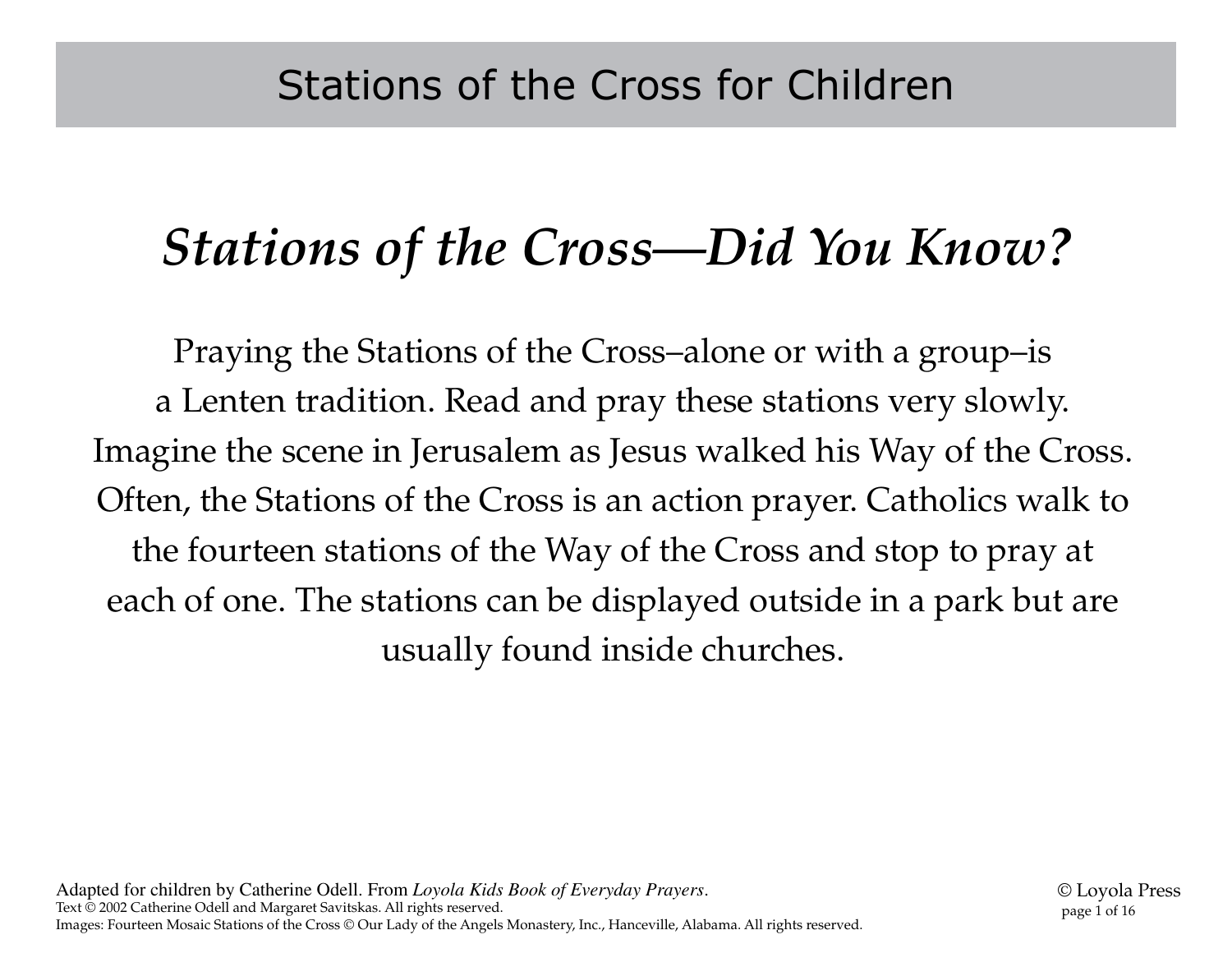# *Station 1. Jesus is condemned.*



Jesus , you aren't guilty of any crime or sin. How can you be condemned?

But the unthinkable happens. The people yell: "Crucify him! Crucify him!" Pilate finally agrees.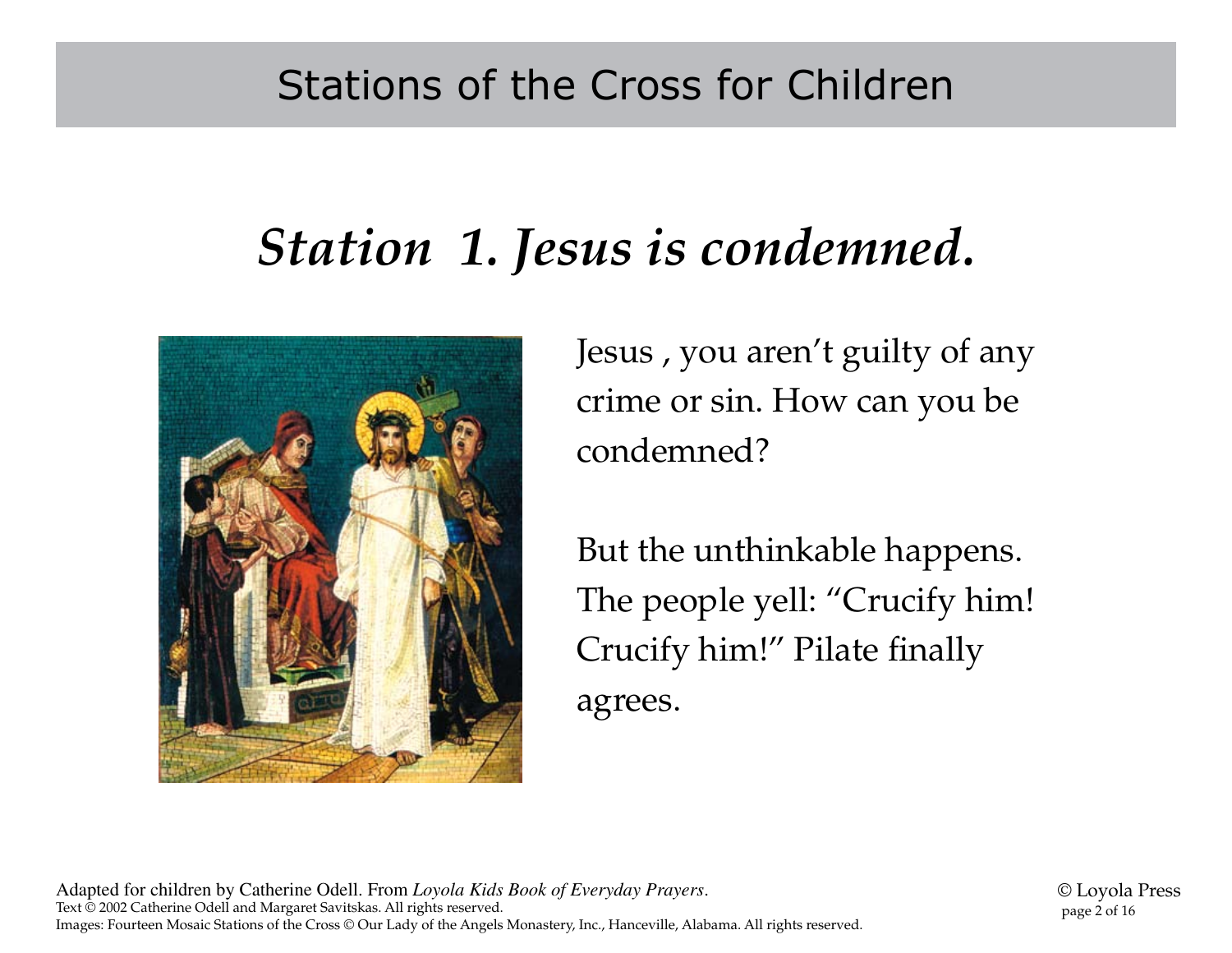#### *Station 2. Jesus receives the cross.*



The cross is heavy and it hurts so much when it is slung across your back. Your back is raw from the beating. You begin to carry your cross, Jesus.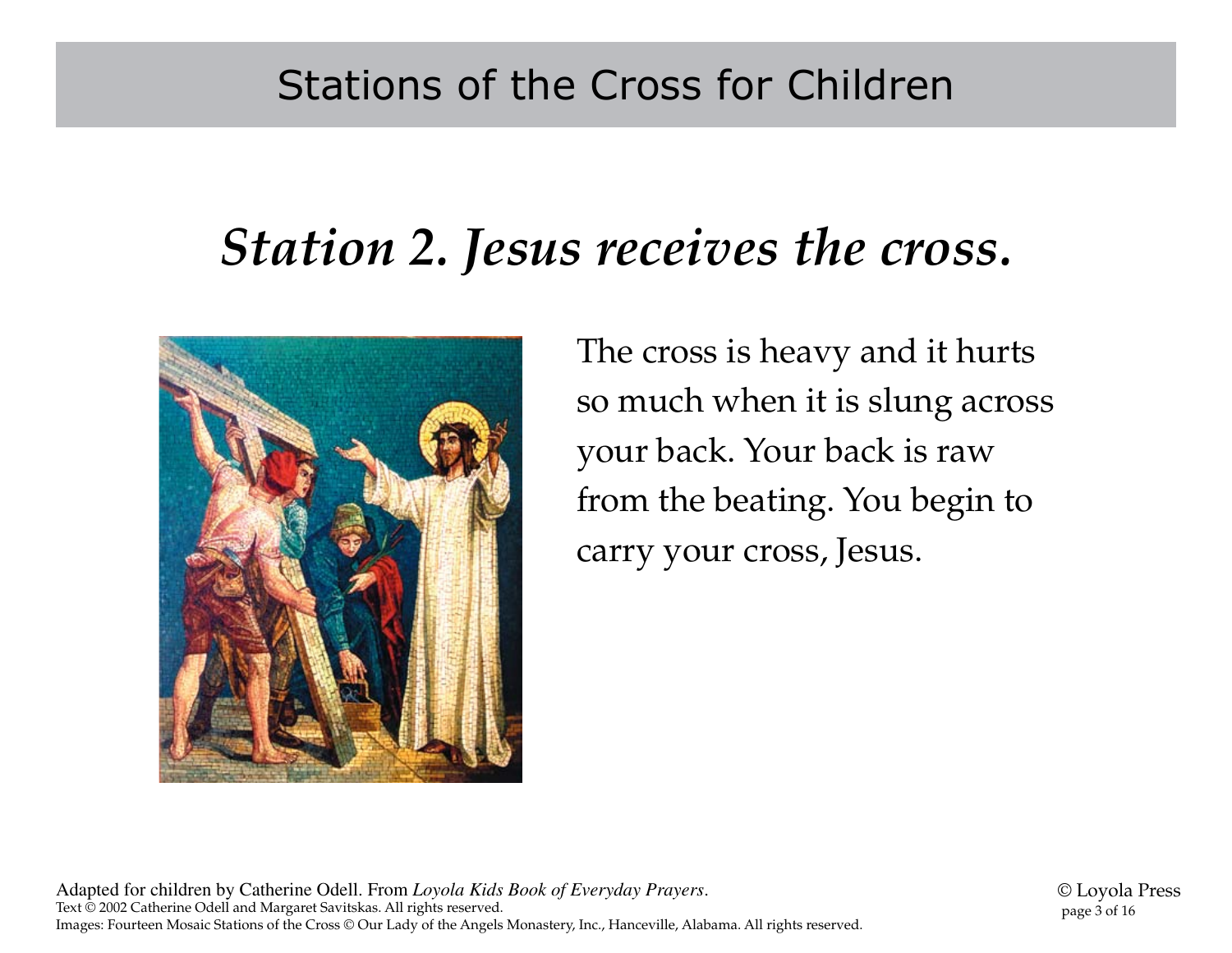# *Station 3. Jesus falls the first time.*



You fall to the ground beneath your heavy burden. Pain pierces every part of your body. The bystanders mock you, Jesus.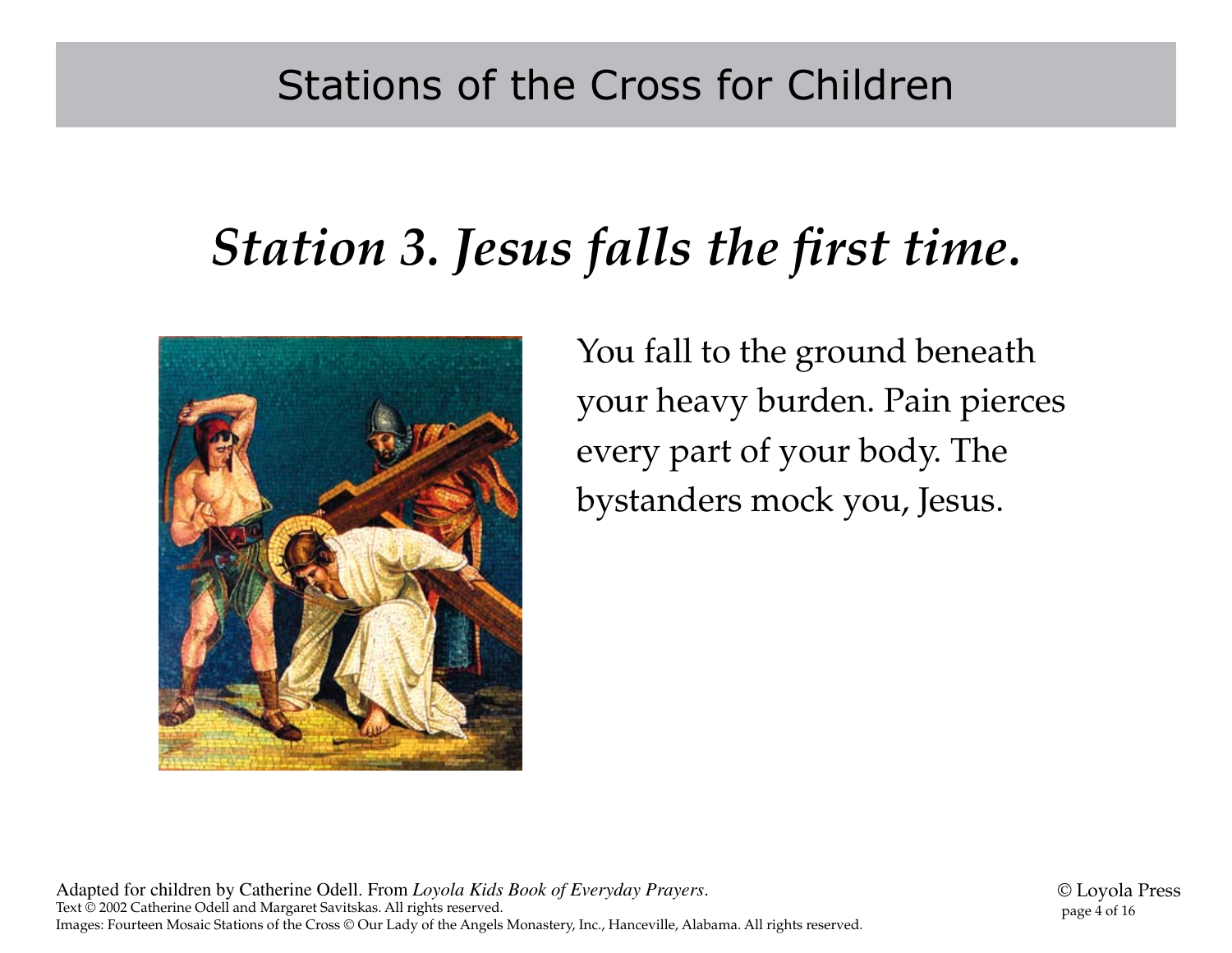#### *Station 4. Jesus meets his mother.*



Your heart breaks when you see your mother's face. She feels every pain you feel. You say good-bye to your mother.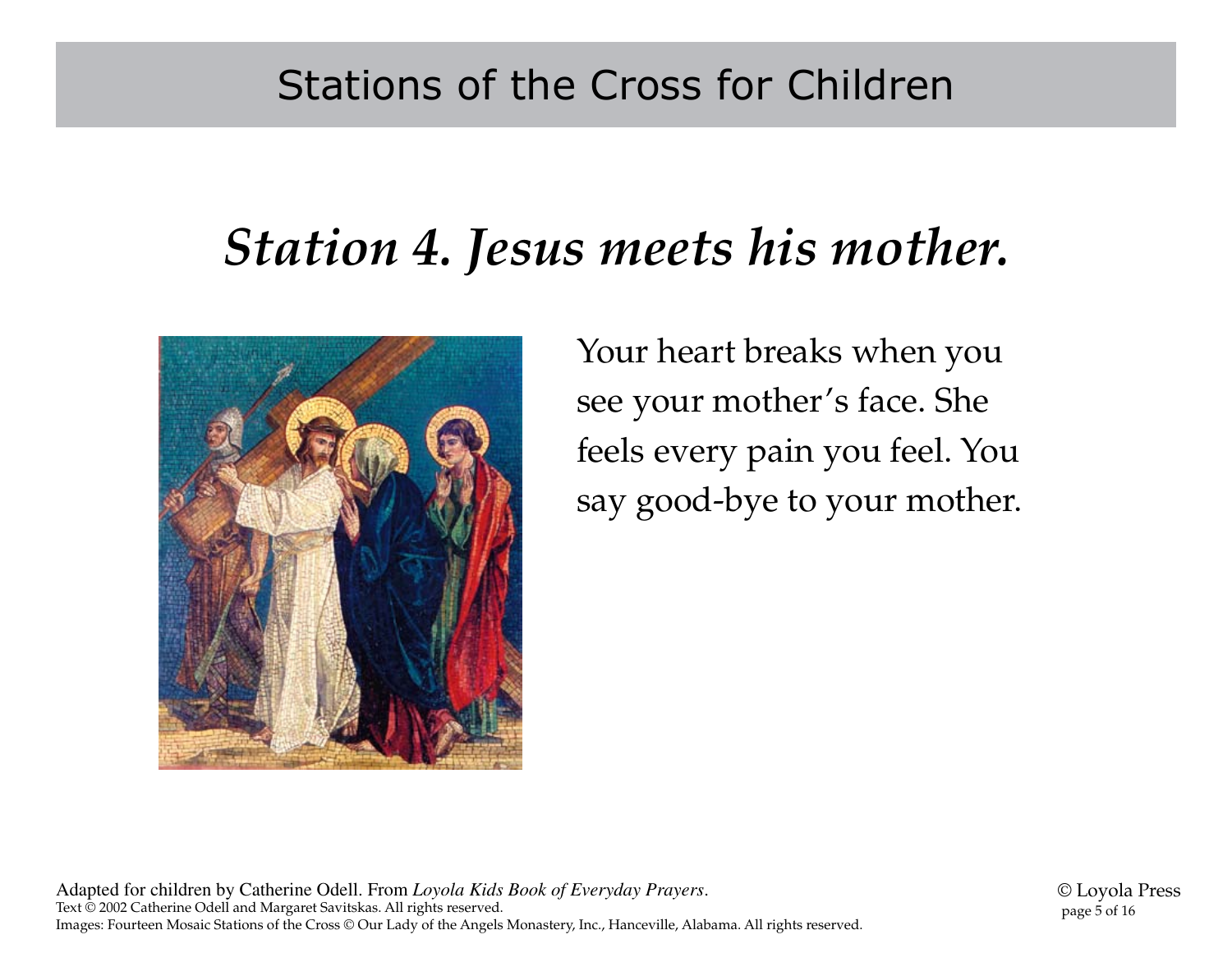# *Station 5. Simon helps Jesus carry the cross.*



Simon of Cyrene doesn't want your cross, Jesus. The soldiers make him help you. You are grateful and struggle to move up the hill a little faster.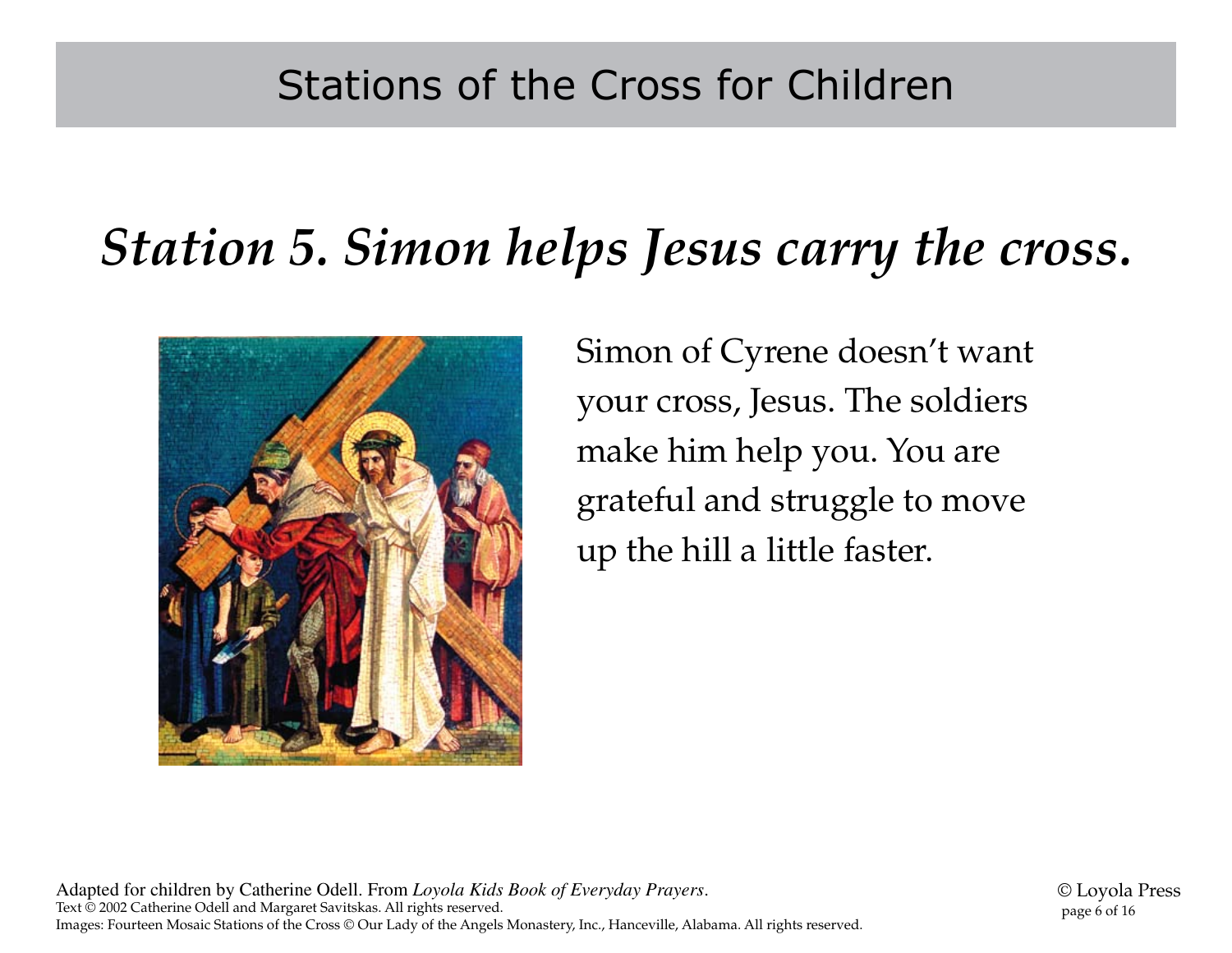# *Station 6. Veronica wipes the face of Jesus.*



This woman wipes away the bloody sweat on your suffering face. It is an act of kindness, and you are so grateful. The image of your pain stains her cloth.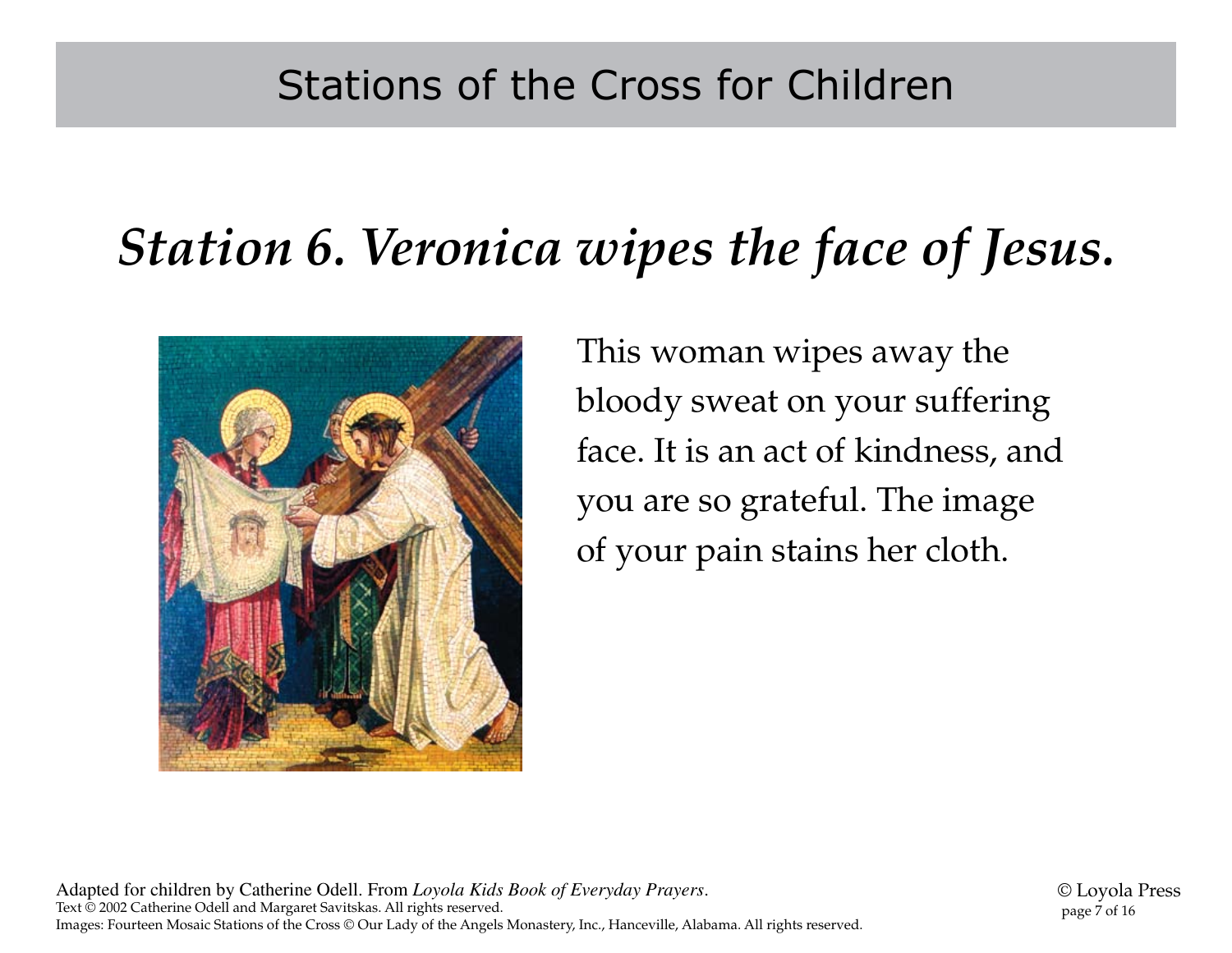# *Station 7. Jesus falls the second time.*



The narrow street up the steep hill toward Golgotha is difficult. Jesus, you fall again to your bloody knees. It is so difficult to get up again. But you do.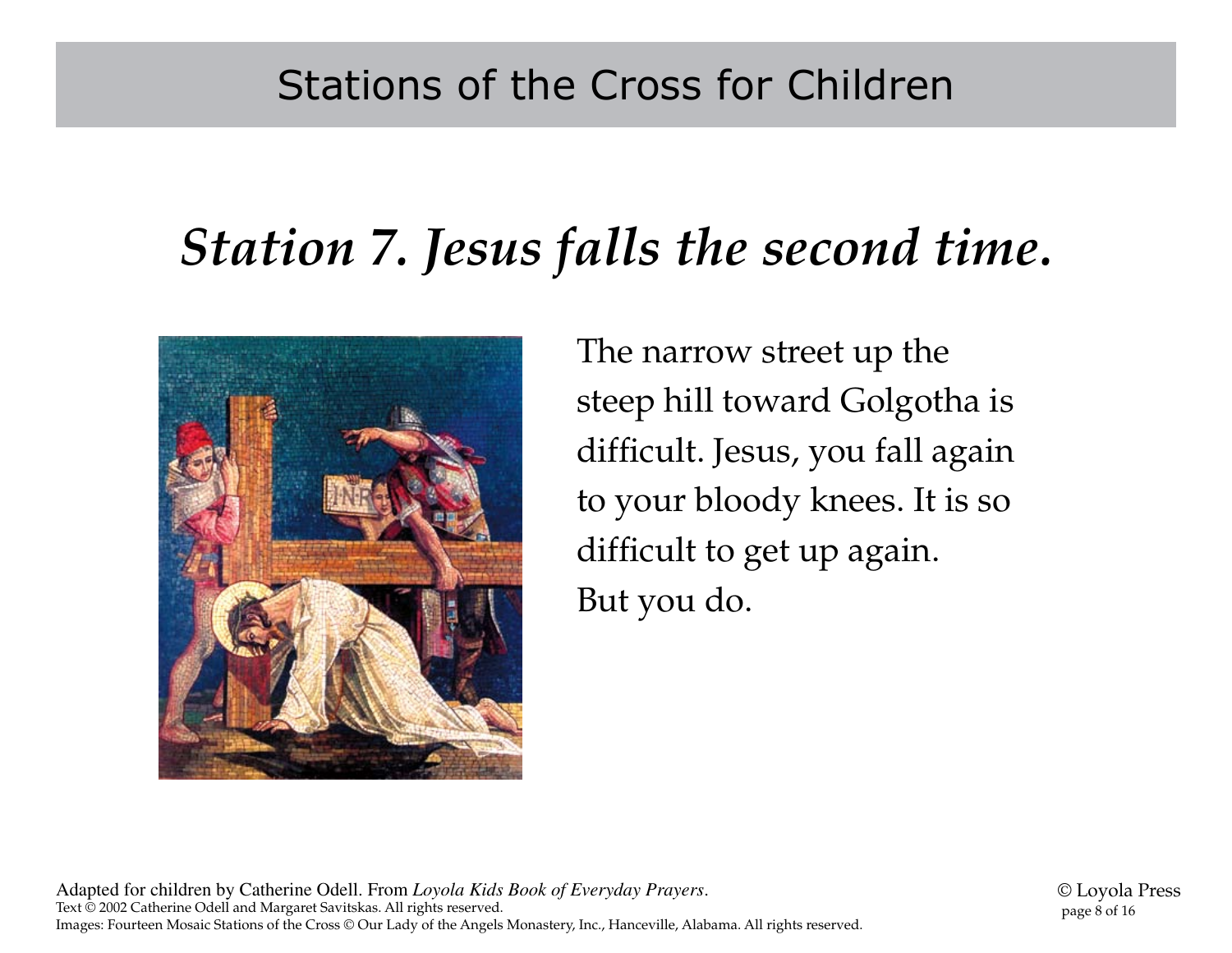### *Station 8. Jesus meets the women of Jerusalem.*



Do you know all of these weeping women, Jesus? They know you as the "man of sorrow," as an innocent lamb being led to slaughter. You try to console them.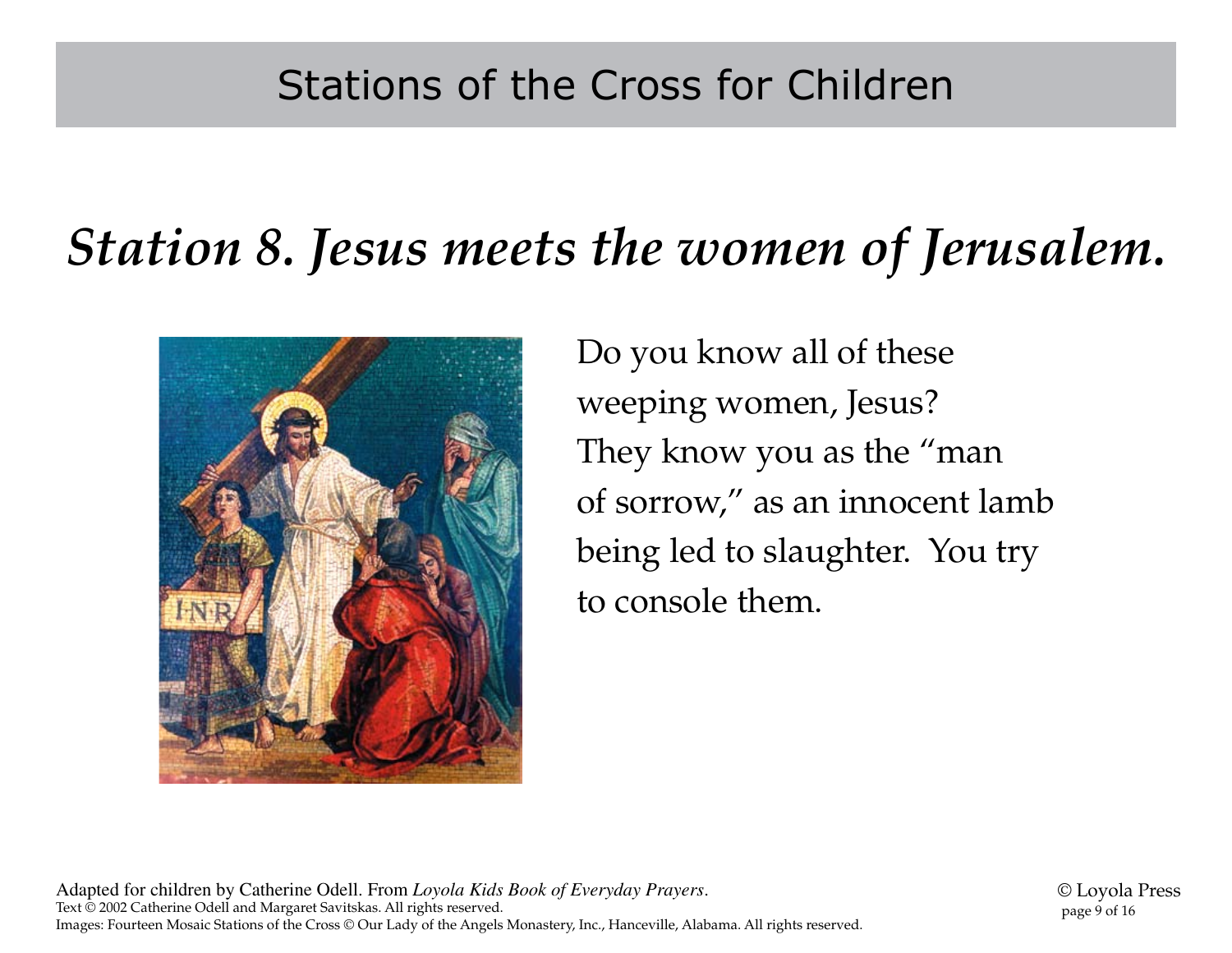# *Station 9. Jesus falls the third time.*



This time, your face hits the hard stone street. Your head throbs with pain, and you are dizzy with it. Obediently, you get up to travel on to the hill of crucifixion.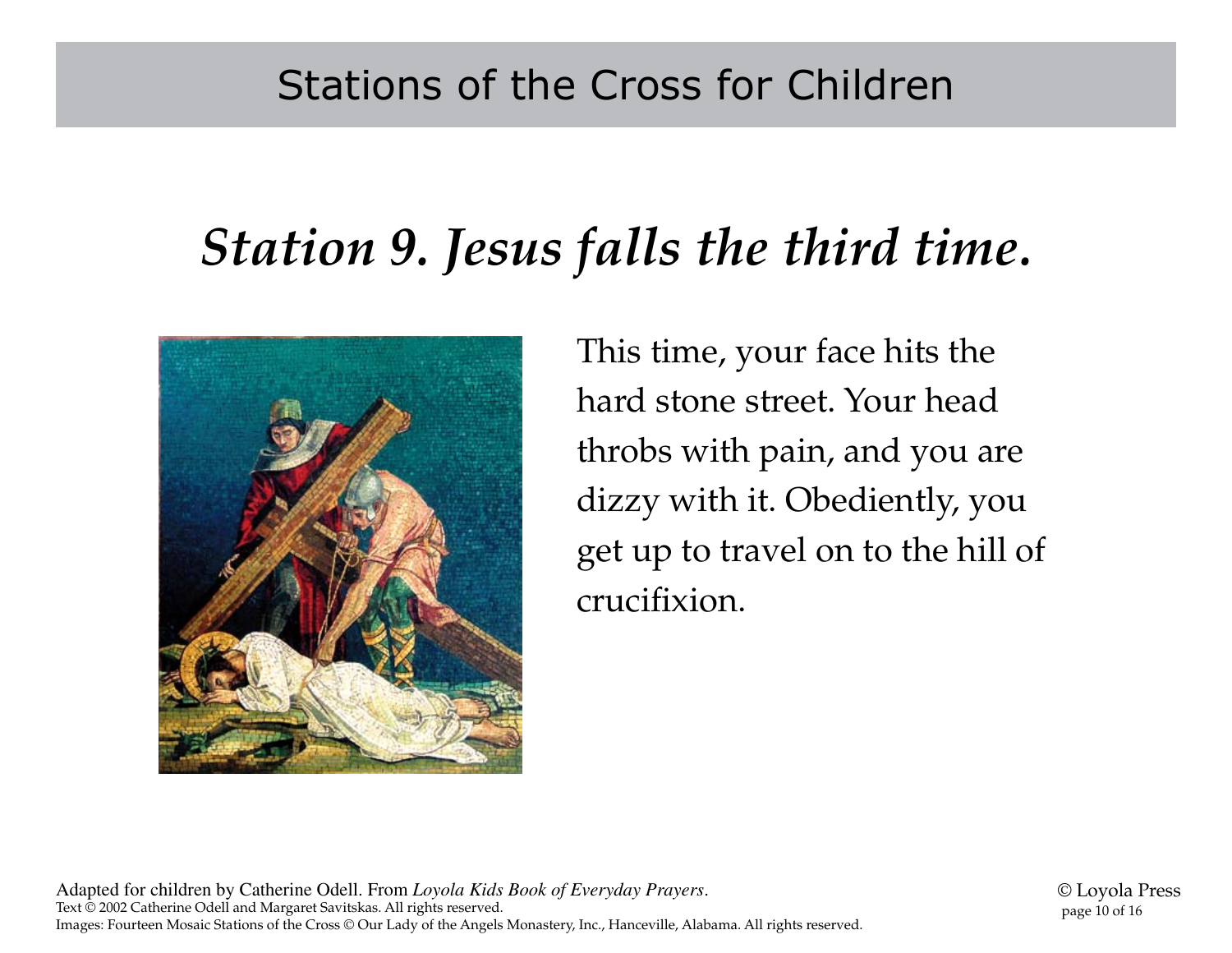# *Station 10. Jesus is stripped of his clothing.*



No care and no dignity is given to you now, Jesus. Even your clothes are taken. You have nothing left to give except suffering and your final breaths.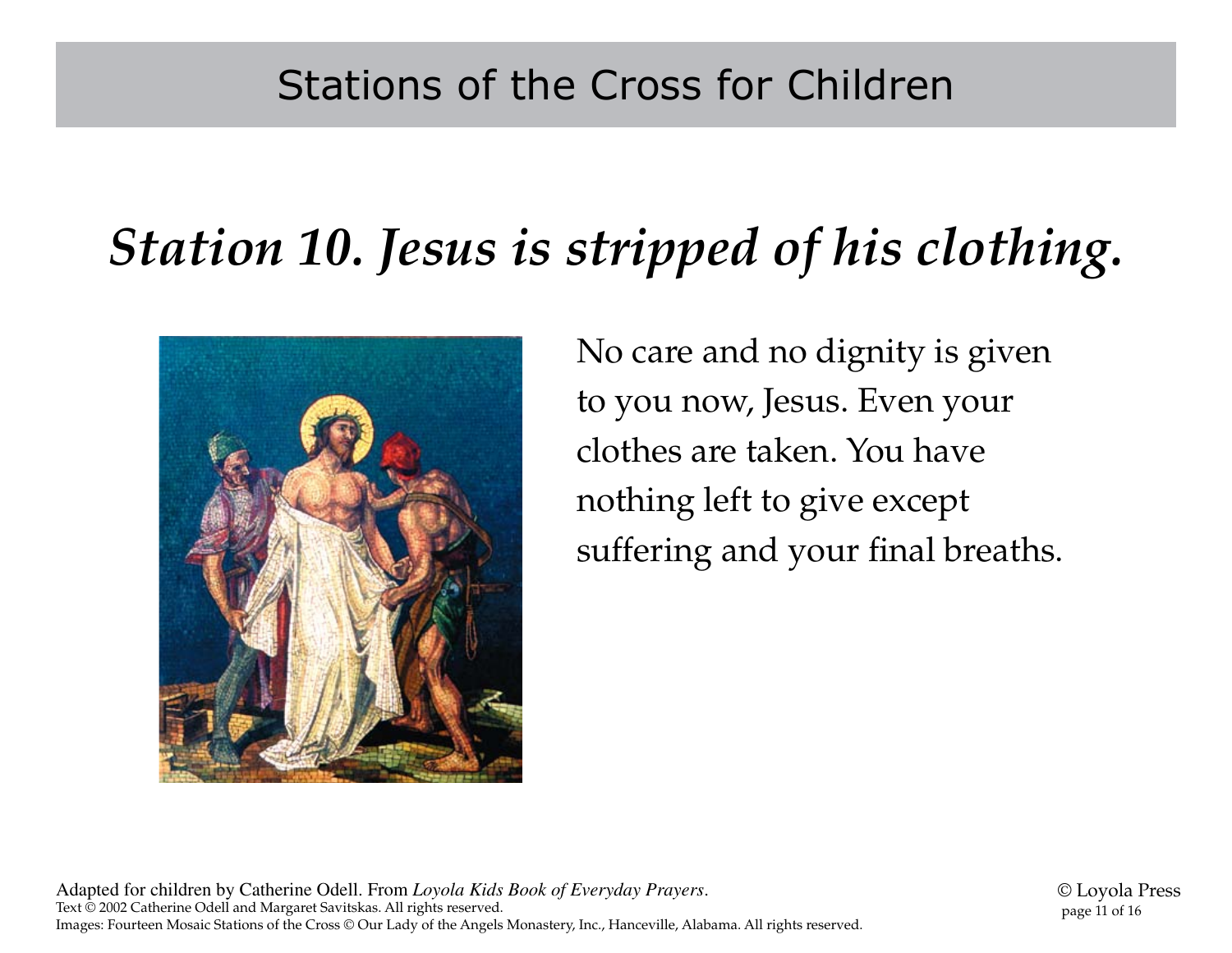#### *Station 11. Jesus is nailed to the cross.*



Wrists first and then your feet. Long iron spikes nail you to the cross. Then the cross is hauled up for the world to see. I'm so sorry, Jesus.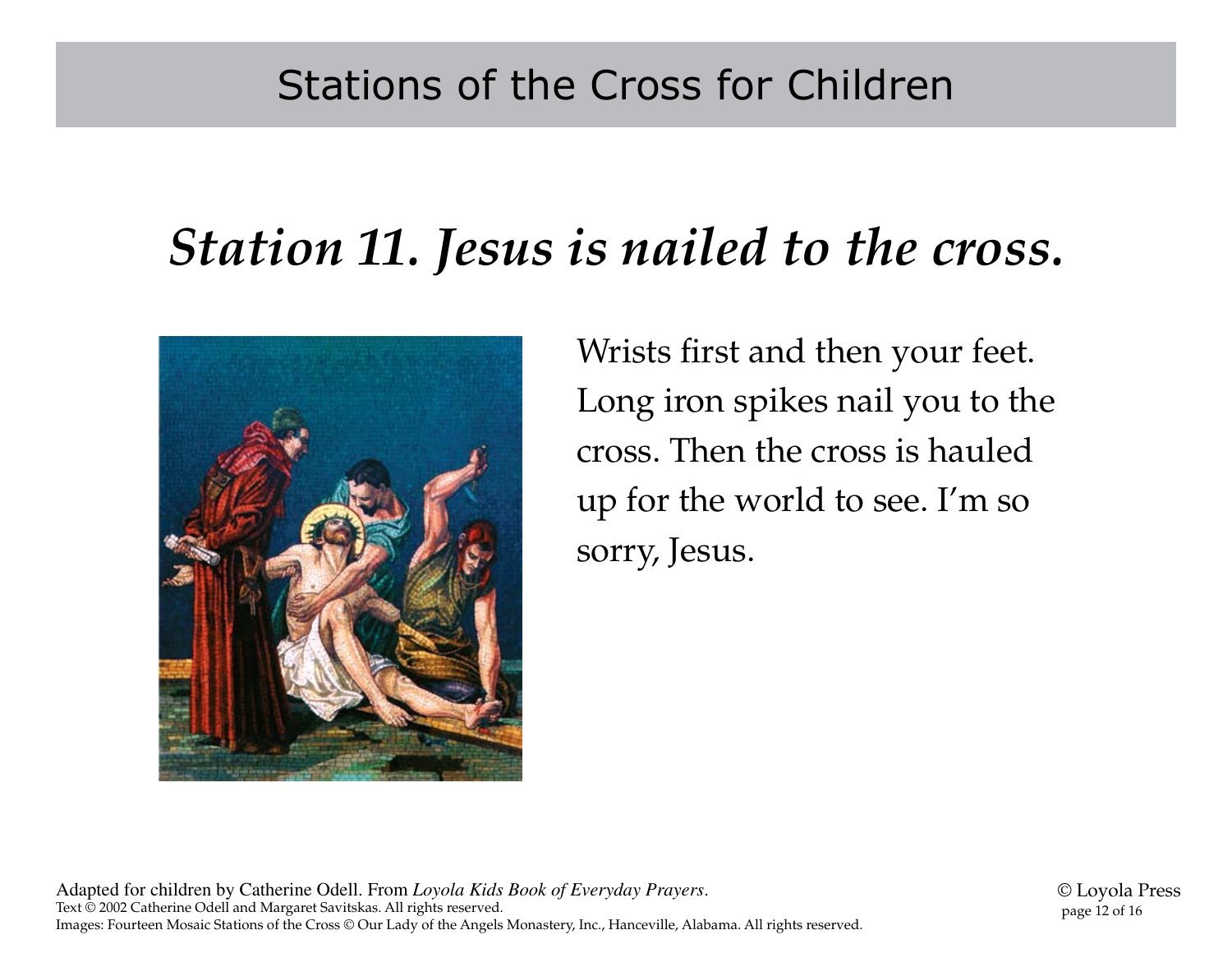#### Stations of the Cross for Children

### *Station 12. Jesus dies.*



In your final hours, your suffering is so great. You call to your Father. You feel abandoned. After a few more words, you release your last breath.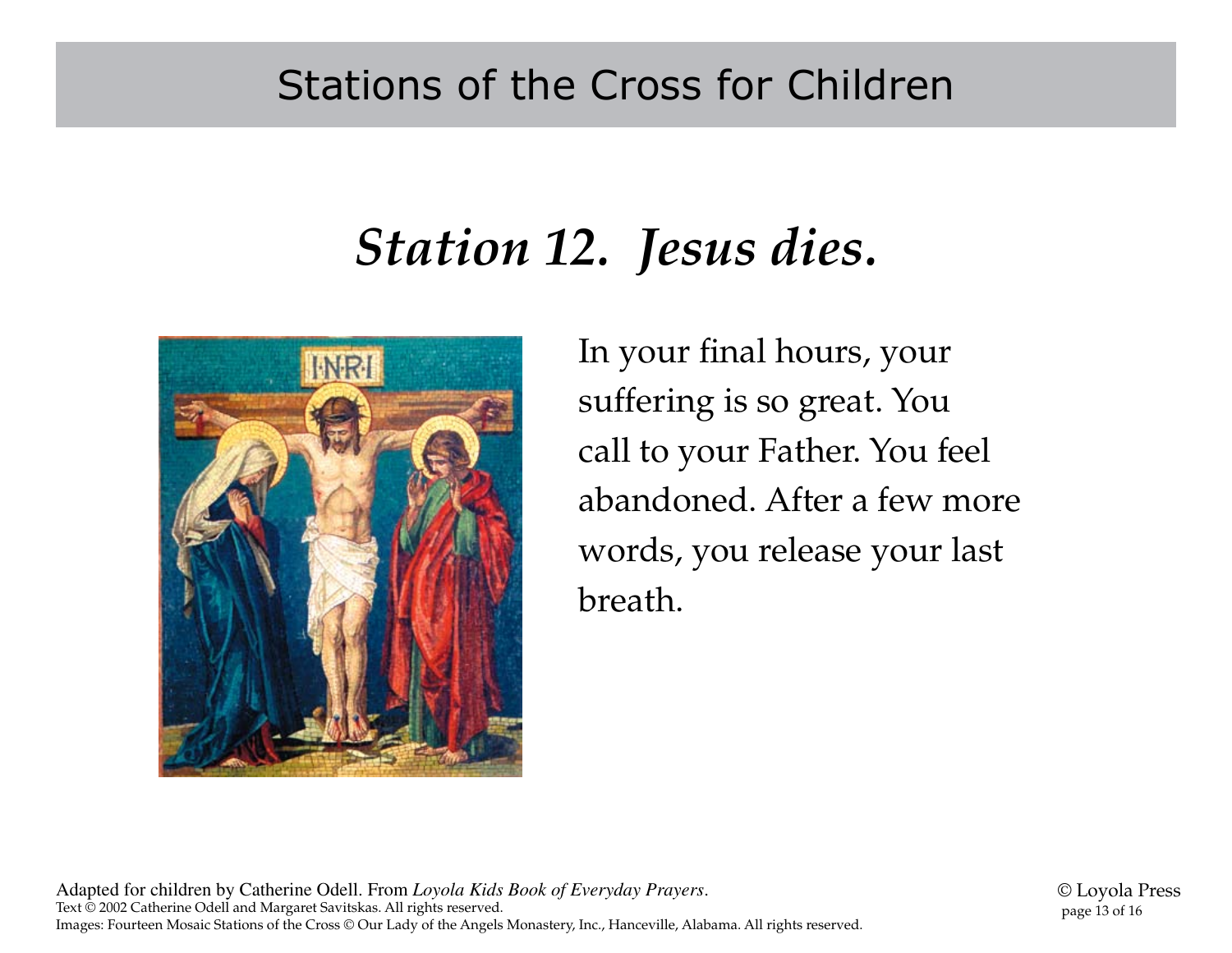### *Station 13. Jesus is taken down from the cross.*



Jesus, now you can feel no pain. No hateful statements or lies can wound you. Soldiers pull out the spikes and release your body from the cross.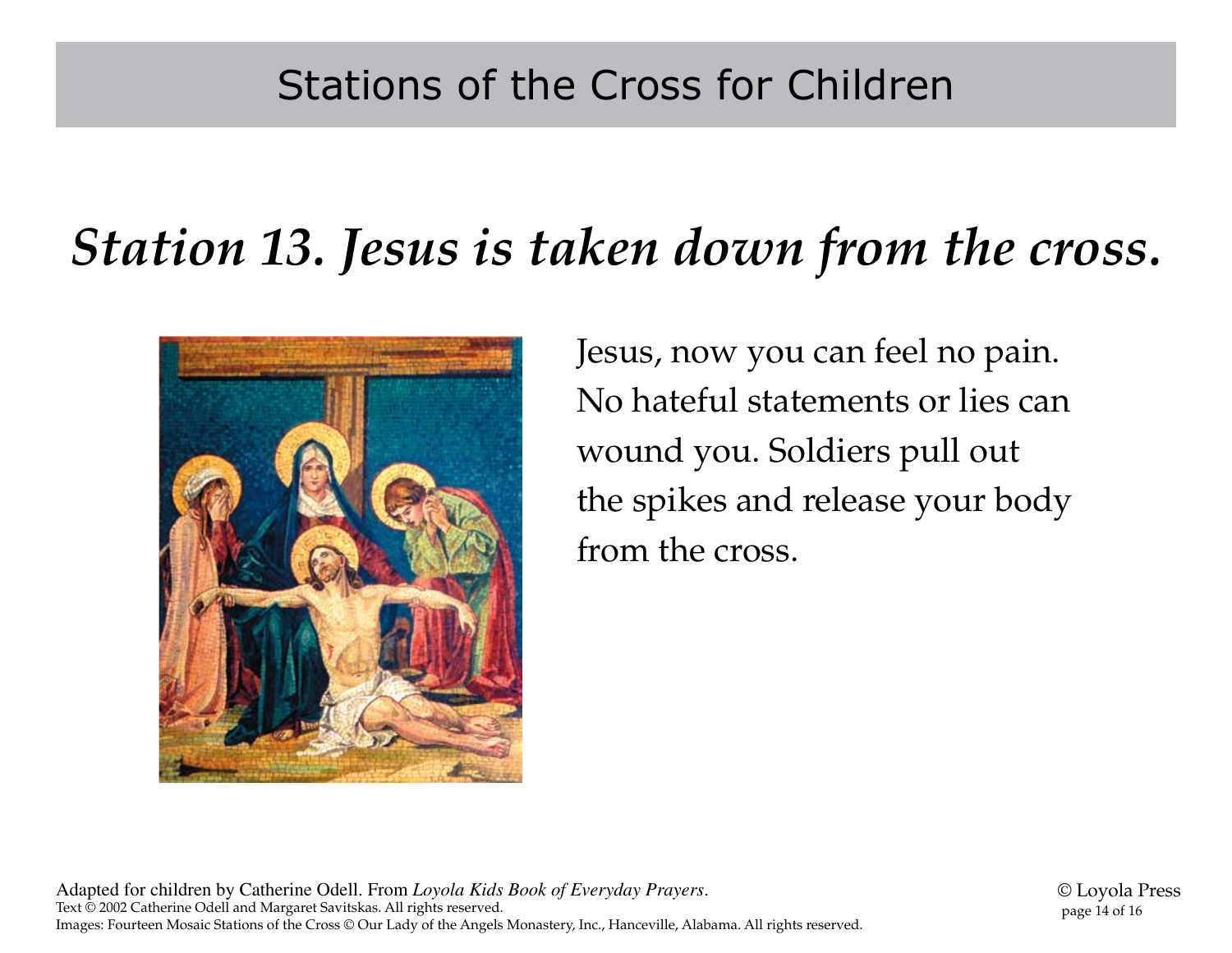#### Stations of the Cross for Children

# *Station 14. Jesus is laid in the tomb.*



In a hurry, your body is wrapped and laid on a cold stone. You have a borrowed grave, Jesus. The sun goes down and your body grows cold in the darkness.